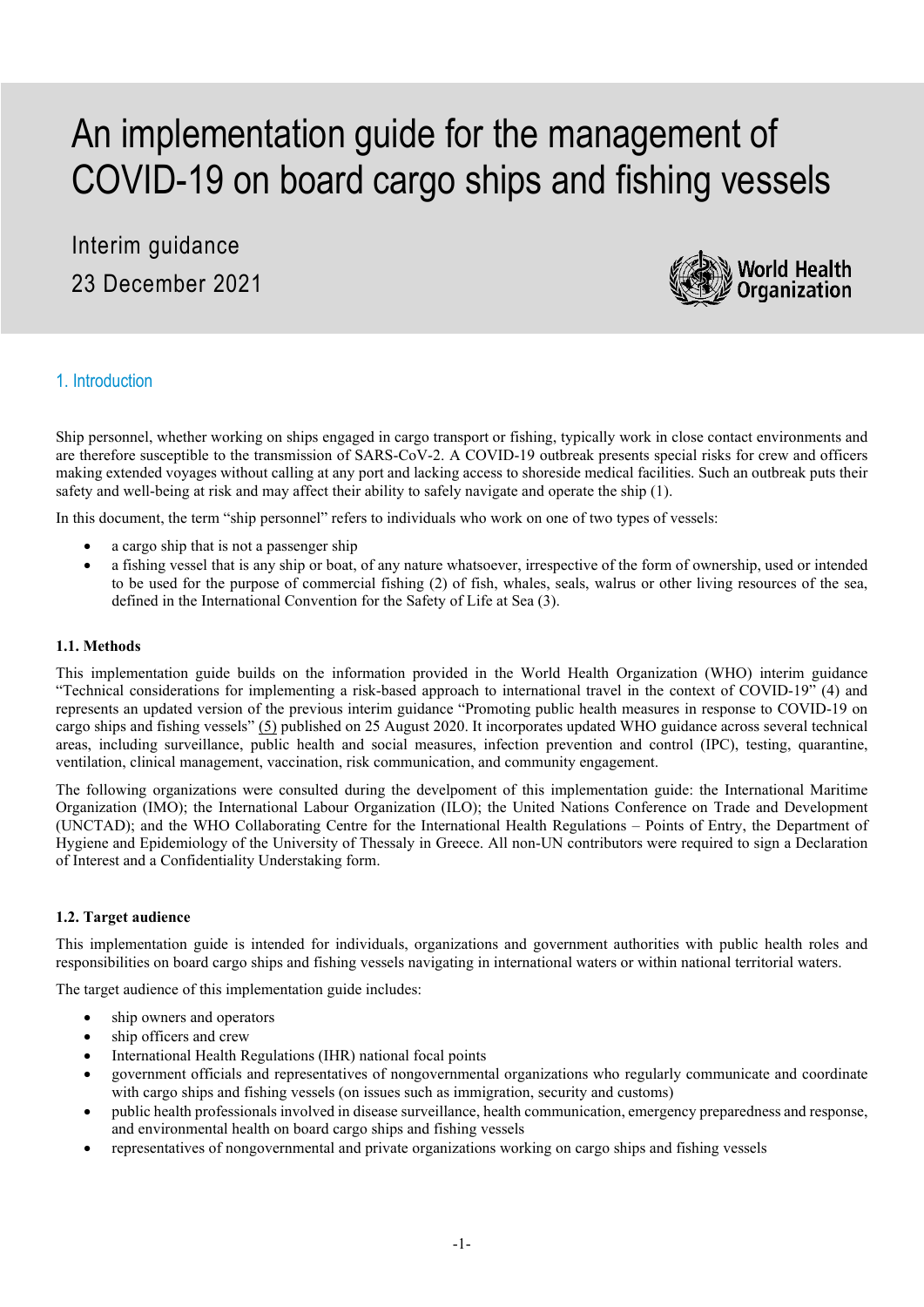# 2. COVID-19 contingency management plans

All ships<sup>[1](#page-1-0)</sup> and fishing vessels should have a written COVID-19 contingency management plan  $(6)$ . Following its implementation, the plan should be tested regularly and updated as required. The plan should include the following areas:

# **a. Surveillance and reporting**

• Onboard surveillance must include immediate reporting to port health authorities of any case of suspected, probable or confirmed SARS-CoV-2 infection as well as overall case counts and the number of persons requiring hospitalization or medical evacuation. It must also include regular on-board screening of crew, such as through monitoring of COVID-19 signs and symptoms and temperature checks. The WHO Maritime Declaration of Health set out in the International Health Regulations (IHR) (2005) and/or other country reporting requirements may be used for reporting.

# **b. Isolation and quarantine**

- The COVID-19 contingency management plan should include provisions to isolate suspected, probable or confirmed cases individually until disembarkation, and as per WHO's recommended criteria for discharging patients from isolation (7).
- A strategy to provide quarantine space for contacts of cases for a recommended duration of 14 days should also be determined (8).
- Individuals in quarantine or isolation must be provided with food and utensils, hygiene facility services, provisions for waste management, soap and warm water or an alcohol-based hand rub, educational materials, and laundry services.

# **c. Case management**

- Either on-board or remote access to a health provider with clinical expertise in the management of acute infectious diseases should be available for all ship personnel at all times.
- For cases that are managed on board and present high risk factors for severe disease (e. g. older age  $(> 60 \text{ years})$ , overweigh/obesity, hypertension, diabetes, cardiac disease, chronic lung disease, cerebrovascular disease, dementia, mental disorders, chronic kidney disease, immunosuppression (including HIV), cancer, smoking, pregnancy and post partum period up to 6 weeks or experience persistent COVID-19 symptoms, it is advisable to keep pulse oximeters onboard to assess oxygen saturation in their blood. This will support the early identification of low oxygen levels in crew with initially mild or moderate COVID-19 or silent hypoxia, when a patient does not appear to be short of breath but his or her oxygen levels are lower than expected (9). For confirmed COVID-19, an oxygen level between 90-94% is abnormal and can be an early sign of severe disease; an oxygen level of less than 90% is an indication of severe disease and requires urgent care (7).
- Monitor if there is any sign of worsening like difficulty breathing (at rest or while speaking), confusion or altered mental status, loss of speech or mobility or the appearance of any emergency sign: obstructed or absent breathing, severe respiratory distress, cyanosis, shock, coma or convulsions. If any of them is present, case management should include protocols for shoreside transport to health care facilities.

# **d. IPC**

- Adherence to IPC measures such as proper use of personal protective equipment (PPE), physical distancing and administrative controls, including appropriate ventilation and room occupancy limits, is essential, irrespective of the vaccination status of those on board.
- Enhanced cleaning and disinfection procedures should be carried out in the event of a suspected, probable or confirmed case on board. Any chemical disinfectants should be verified as effective against SARS-CoV-2. In medical facilities and areas where persons are in isolation or quarantine, high-touch areas that should be cleaned and disinfected more frequently include, but are not limited to, doors and windows and their handles, kitchen and food preparation areas, countertops, bathroom surfaces, toilets and taps, touchscreen personal devices, keyboards of computers and work surfaces (10).
- Ideally, food and utensils will be left outside the accommodations of individuals with suspected, probable or confirmed COVID-19 to avoid face-to-face contact and promote contactless protocols.
- Medical masks and an alcohol-based hand rub should be made available to individuals with suspected, probable or confirmed cases and their carers and physical contacts. See below for further advice on the use of masks.
- Regular training for IPC measures, including use of PPE, should be in place.

# **e. Communication with authorities**

- Communication must be enabled between the ship or fishing vessel and the competent authorities at port, the flag State and the shipowner (e.g. direct from the master or skipper to the doctor via telephone, video conference or through the maritime telemedical assistance service [TMAS]).
- Procedures must be in place to collect information about and contact details from all persons who are boarding the ship to facilitate communication with them if needed during the 14 days after they disembark.
- Communication protocols should be established for shoreside operations to advise officers if any shore personnel develop any signs or symptoms within 14 days of having boarded.

<span id="page-1-0"></span><sup>&</sup>lt;sup>1</sup> For very small coastal fishing vessels with two or three crew members and no overnight accommodations, a simplified COVID-19 contingency management plan may be sufficient.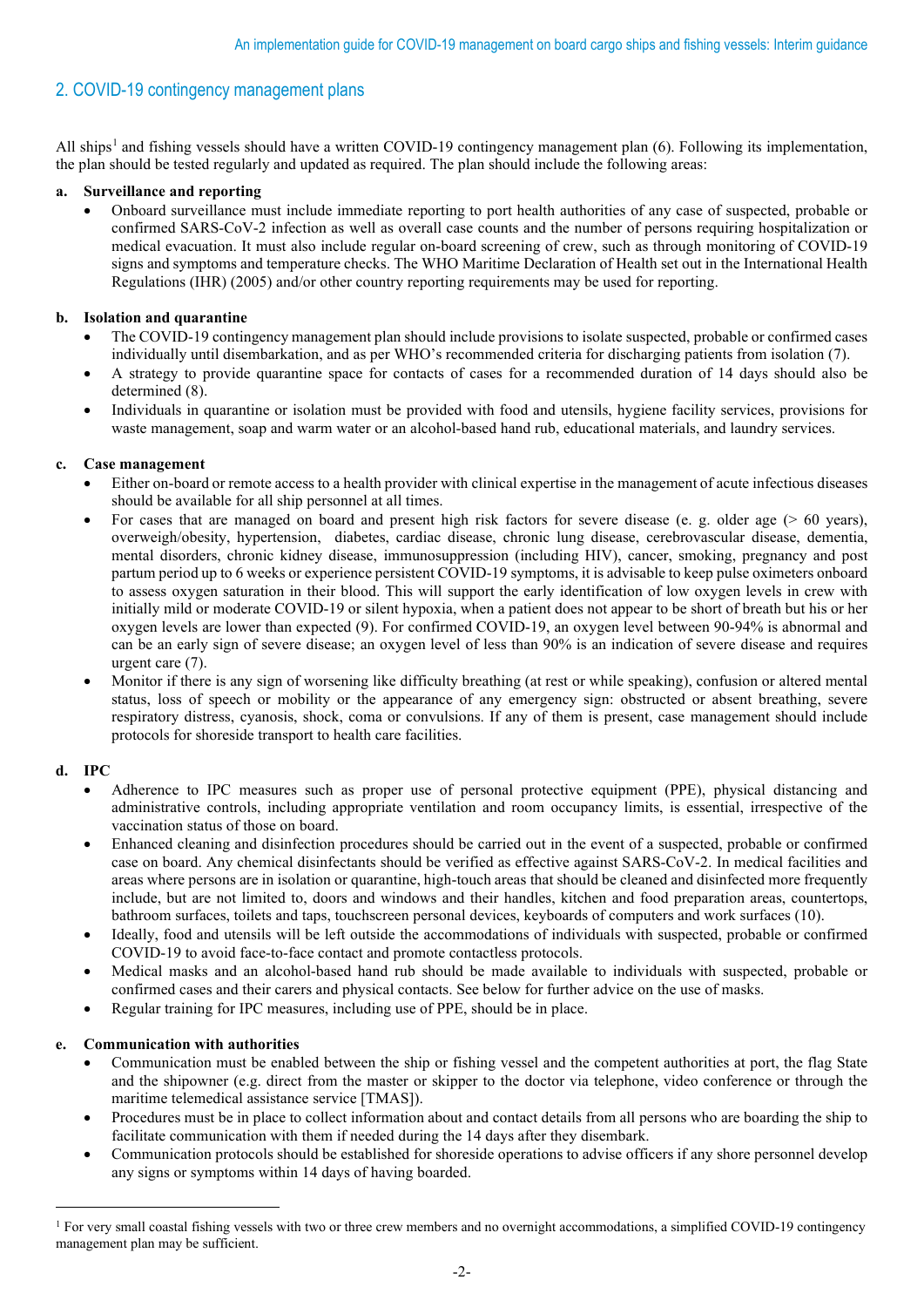# **f. Training**

- Crew members should familiarize themselves with the ship's COVID-19 contingency management plan and WHO's guidance for IPC (11). They should also be familiar with the signs and symptoms of COVID-19 and how to self-monitor for their early identification (12).
- Crew members should receive formal training on the following:
	- proper use of masks and the importance of physical distancing practices
	- hygiene rules, including how to wash hands with soap and water or use a 60-80% alcohol-based hand rub, etiquette for coughing and sneezing, and the proper disposal of used tissues
	- how SARS-CoV-2 is transmitted (13).
- The crew member designated to take charge of medical care on board the ship should stay informed and updated about any new COVID-19 evidence and guidance (11) and be familiar with WHO's clinical management guidance (7). This person should be trained to understand groups at risk for severe COVID-19 including people 60 years of age or older or anyone with an underlying noncommunicable disease (such as diabetes, hypertension, cardiac disease, chronic lung disease, cerebrovascular disease, dementia, mental disorders, chronic kidney disease, immunosuppression, obesity and cancer), which have been associated with higher COVID-19 mortality (7).

# 3. Procedures on board cargo ships and fishing vessels in the context of the COVID-19 pandemic

# **3.1. Pre-embarkation**

# **a. Port State requirements**

Ship personnel who have travelled from abroad should be aware that the country of embarkation may have implemented specific COVID-19 international travel-related measures for incoming travellers and plan accordingly to comply with them. For example, this may include quarantine and/or testing with nucleic acid amplification tests (NAATs), such as real-time reverse-transcription polymerization chain reaction (RT-PCR), or antigen-detecting rapid diagnostic tests (Ag-RDTs).

# **b. Ship requirements**

Ships and fishing vessels should always respect a seafarer's human rights and dignity when implementing a risk-based approach to establishing a protocol of quarantine and/or testing, irrespective of potential exposure to the SARS-CoV-2 virus, prior to the embarkation of new crew. The positive benefits of quarantine in reducing SARS-CoV-2 transmission must be balanced against the related risks of infringement of human rights, psychosocial and economic harm, disruption to travel and trade, reductions in the movement of essential goods and workforce mobility (4).

Ship personnel may not be able to complete a quarantine period prior to boarding the ship. In these situations, arrangements should be made for them to complete quarantine period on board the vessel, if required. Should the quarantine period be shortened, assigning the individual to tasks where they do not have close contacts with other ship personnel should be considered (14).

Crew members, where possible, should not share accommodations during the quarantine period. A risk-based approach should be applied whenever the shortening of the 14-day quarantine period is being considered, particularly with regard to emerging variants of concern (8).

# **c. Preboarding screening**

Pre-boarding screening for all persons is recommended to detect any suspected cases. Pre-boarding screening may include the use of testing, self-reporting, visual observation and/or temperature measurement with non-touch thermometers.

The pre-boarding screening should be conducted as a risk mitigation measure regardless of vaccination or recovery status because vaccinated individuals may still become infected with the virus and transmit it to others while on board the vessel.

If logistically feasible, the ship or fishing vessel may make arrangements with the port to have embarking personnel tested prior to embarkation since it is more practical to have the seafarer quarantined shoreside than on the ship while waiting for results (6). An individual who tests positive for SARS-CoV-2 should not be permitted to board the ship or fishing vessel and should contact the local health authorities for additional direction and care.

Negative results from pre-travel testing cannot guarantee that ship personnel are free from infection at the time of travel, since they may have been tested before they became infected or during the period when viral load is not yet sufficient to be detectable (15). For this reason, all IPC measures should continue to be respected by all ship personnel regardless of whether a negative test result has been received.

A pre-boarding questionnaire should include the following (16):

Within the past 14 days: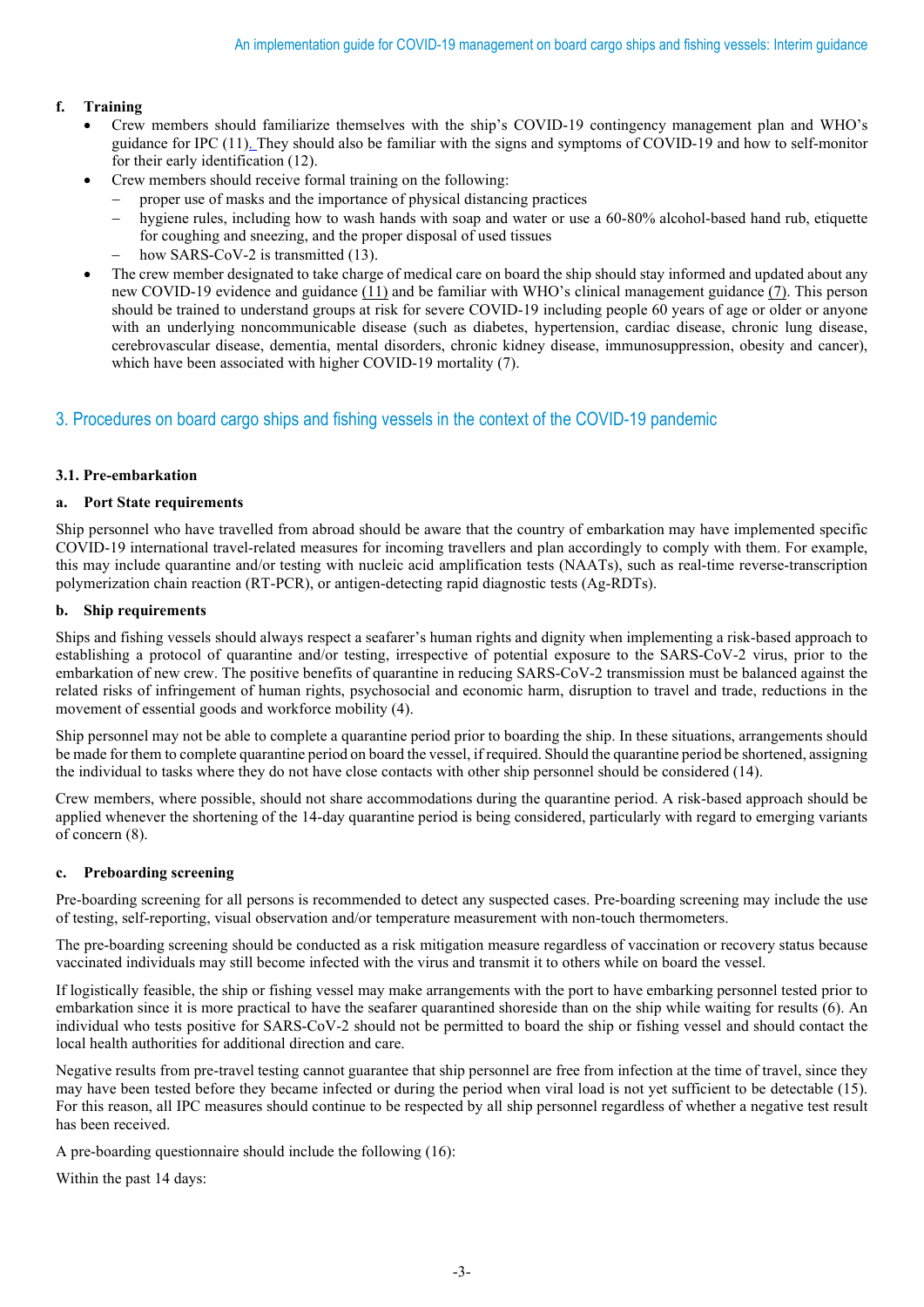- Have you experienced a fever higher than 38 °C or have you felt feverish, or a sudden onset of a cough, general weakness/fatigue, headache, muscle aches, sore throat, head cold, shortness of breath, anorexia/nausea/vomiting, diarrhoea or altered mental status?
- Have you been in direct physical contact with someone suspected or confirmed of having COVID-19?
- Have you been within 1 metre of someone with suspected or confirmed COVID-19 for longer than 15 minutes?
- Have you provided direct care for someone with suspected or confirmed COVID-19 without wearing the proper PPE?
- Do you have any other reason to suspect you may be infected with SARS-CoV-2?

If the port authorities implement pre-boarding screening or health monitoring of port workers, the results could be shared with the master or skipper (with the consent of the personnel) to avoid duplication of measures on the ship. In some instances, these preboarding measures may be contained in the port's COVID-19 contingency management plan, which could also be requested by the master, skipper or crew for review.

While in port crew members will interact with various non-crew members such as port workers, local regulatory and inspection authority representatives and suppliers of provisions. It is advisable to limit, as far as possible, the number of interactions between crew and non-crew members in the port to only those that are essential for the continued operation and supply of the ship. Controlled access to the ship or fishing vessel at the gangway helps to minimize the number of persons boarding. Ensure that shore personnel move only into the relevant areas of the ship where they are required to conduct their duties. Shore personnel, where possible and safe, should use outer walkways rather than gaining access through the crew's quarters and move through well-ventilated passageways whenever possible. Additionally, information should be provided by port health authorities to shore personnel about basic protective measures against COVID-19, following WHO's advice (14).

# **3.2. Preventive measures on board the cargo ship or fishing vessel**

# **a. General measures**

Where possible and reasonable administrative controls such as limiting room occupancy, barriers, shields, and directional arrows should be implemented to reduce opportunities for crowding in enclosed environments.

# **b. Hand hygiene and respiratory etiquette**

Hand hygiene stations, such as handwashing facilities and dispensers for 60-80% alcohol-based hand rub, should be located in prominent places around the ship and be accessible to all staff, contractors, and visitors, along with communication materials that promote hand hygiene (11). Crew are to cover coughs and sneezes, and if feeling unwell, notify their supervisor and self -isolate until assessed by the medical team aboard or ashore.

Adhere to WHO's principles when practicing hand hygiene and respiratory etiquette (11).

# **c. Physical distancing**

Crew members should remain at least 1 metre apart from one another and from shore personnel whenever possible. If there is space in the crew mess or other communal areas, seats and work stations can be arranged so that crew members are at least 1 metre apart.

In situations in which physical distancing of at least 1 metre cannot be fully implemented, the master or skipper should consider whether that activity needs to continue, and if it does, take all mitigating actions possible to reduce the risk of transmission between crew and shore personnel; for example, by staggering times for activities, minimizing face-to-face interactions, placing crew side by side to work or having them work facing away from one another rather than face to face [\(8\)](about:blank) and ensuring consistent mask use and opening windows where possible.

#### **d. Use of masks**

WHO advises the use of masks as part of a comprehensive package of prevention and control measures to limit the spread of SARS-CoV-2. A mask alone, even when it is used correctly, is insufficient to provide adequate protection. Other IPC measures include hand hygiene, physical distancing of at least 1 metre, avoidance of touching one's face, respiratory etiquette, adequate ventilation in indoor settings, testing, contact tracing, quarantine and isolation and vaccination. Together these measures are critical to prevent human-to-human transmission of SARS-CoV-2 (17).

Employers have a responsibility to provide at no cost suitable and sufficient PPE, conduct training and monitor safe use among its workers (17)

For any mask type, appropriate use, storage and cleaning or disposal are essential to ensure that they are as effective as possible and to avoid an increased transmission risk (17).

General recommendations for mask usage.

- While onboard a cargo ship or fishing vessel personnel are at a higher risk of negative outcomes from COVID-19 because of limited access to medical assistance. They are therefore advised, irrespective of vaccination status, to always wear a well-fitting mask that covers the nose and mouth while working indoors with others, regardless of whether physical distancing of 1 metre can be maintained.
- While outdoors it is advisable to wear a well-fitting mask that covers the nose and mouth, irrespective of vaccination status, when physical distancing of 1 metre cannot be maintained (17).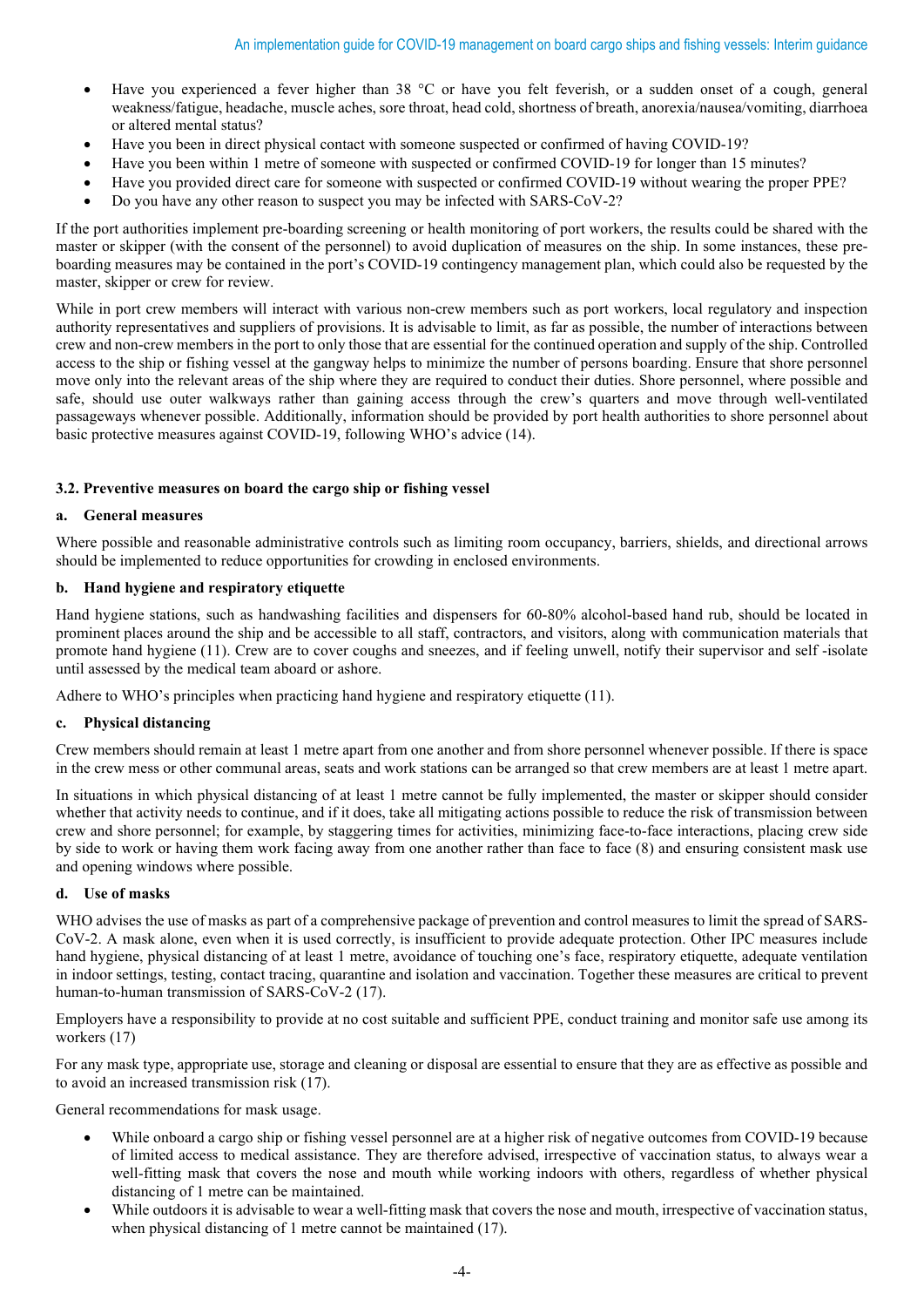- Suspected, probable, or confirmed cases of SARS-CoV-2 infection should be isolated, regardless of whether they are vaccinated or not or are awaiting viral test results. If they must be in the presence of others for medical attention or under other extenuating circumstances, they should wear a medical mask (17).
- Ship personnel are advised to comply with all local mask-wearing requirements while at port, in the local community, in transit to or from the vessel and while on shore leave.
- Non-medical masks<sup>[2](#page-4-0)</sup> and disposable medical masks (if availability of Type II medical masks for health workers has been ensured)<sup>[3](#page-4-1)</sup> are acceptable options for use by seafarers (17). If these options are not available, other types of well-fitting non-medical masks\*\*\* are an acceptable option (consistent with national policies)<sup>[4](#page-4-2)</sup>.

# **3.3. Environmental measures**

# **a. Ventilation**

Ventilation is the process of supplying outdoor air to and removing indoor air from a space, for the purpose of controlling air contaminant levels, potentially accompanied by humidity and/or temperature, by natural or mechanical means (18). Modern ships typically use mechanical ventilation and forced air to create conditions suitable for working on board. Mechanical ventilation is often achieved by a recirculating heating, ventilation and air conditioning system (HVAC) (19).

Inadequately ventilated indoor spaces and spaces with a poorly maintained HVAC system may enhance the risk of SARS-CoV-2 transmission in spaces where ship personnel and or visitors spend prolonged periods of time together in close proximity [\(18\).](about:blank)

Indoor ventilation has three basic elements:

- ventilation rate the volume of outdoor air that is provided into the space
- airflow direction the overall airflow direction, which should be from clean zones to dirty zones; and
- air distribution or airflow pattern the external air should be delivered to each part of the space in an effective and efficient manner and the airborne pollutants generated in each part of the space should also be removed in an effective and efficient manner.

Technical recommendations to assess and improve mechanical and natural ventilation systems are detailed in the WHO Roadmap to improve and ensure good indoor ventilation in the context of COVID-19 (18). It includes different key areas such as the minimum ventilation rate, air mixing, occupancy and ventilation, recirculation, heat recovery, maintenance and management).

If the room in which an individual quarantined does not have a separate ventilation system, consider using natural ventilation if feasible and safe to do so. Otherwise return grilles or supply grilles within the isolation area should be sealed to avoid air mixing. For mechanical systems, increase the percentage of outdoor air, using economizer modes of HVAC systems operations and potentially as high as 100%. Before increasing outdoor air percentage, verify compatibility with HVAC system capabilities for both temperature and humidity control and compatibility with outdoor/indoor air quality (18).

# **b. Cleaning and disinfection**

Fomite transmission is considered a possible mode of transmission for SARS-CoV-2, given consistent findings of environmental contamination in the vicinity of people infected with SARS-CoV-2 and the fact that other coronaviruses and respiratory viruses can be transmitted this way (10) (20).

In accordance with WHO's guidance about IPC measures to be used during health care when COVID-19 is suspected, medical facilities, cabins and quarters occupied by patients and close contacts of a confirmed COVID-19 case should be cleaned and disinfected daily, and cleaning and disinfection should be carried out again after cases and close contacts have disembarked (11).

In addition, high-touch surfaces on board the ship should be identified as priorities for disinfection. These include doors and windows and their handles, kitchen and food preparation areas, countertops, bathroom surfaces, toilets and taps, crew laundry, recreation rooms, common passageways, touchscreen personal devices, keyboards on personal computers and work surfaces.

Surfaces should always be cleaned with soap and water or a detergent to remove organic matter first, followed by disinfection. Apply a disinfectant solution. In non-health care settings, sodium hypochlorite (bleach) may be used at a recommended concentration of 0.1% (1000 ppm). Alternatively, alcohol with 70-90% concentration may be used for surface disinfection (7). Preparation and application of disinfectants must follow manufacturer's instructions to protect the safety and health of all personnel (11).

To date, there is no epidemiological information to suggest that contact with goods or products shipped from countries affected by the COVID-19 pandemic have been the source of COVID-19 in humans. Special environmental protocols for shipping containers are not required (20).

<span id="page-4-0"></span><sup>&</sup>lt;sup>2</sup> complying with the ASTM F3502 standard or CEN Working Agreement 17553 or those that meet WHO essential parameters

<span id="page-4-1"></span><sup>3</sup> complying with EN 14683 Type I, ASTM F2100 Level 1, YY/T 0969, YY 0469 (or equivalent)

<span id="page-4-2"></span><sup>4</sup> including homemade multi-layered masks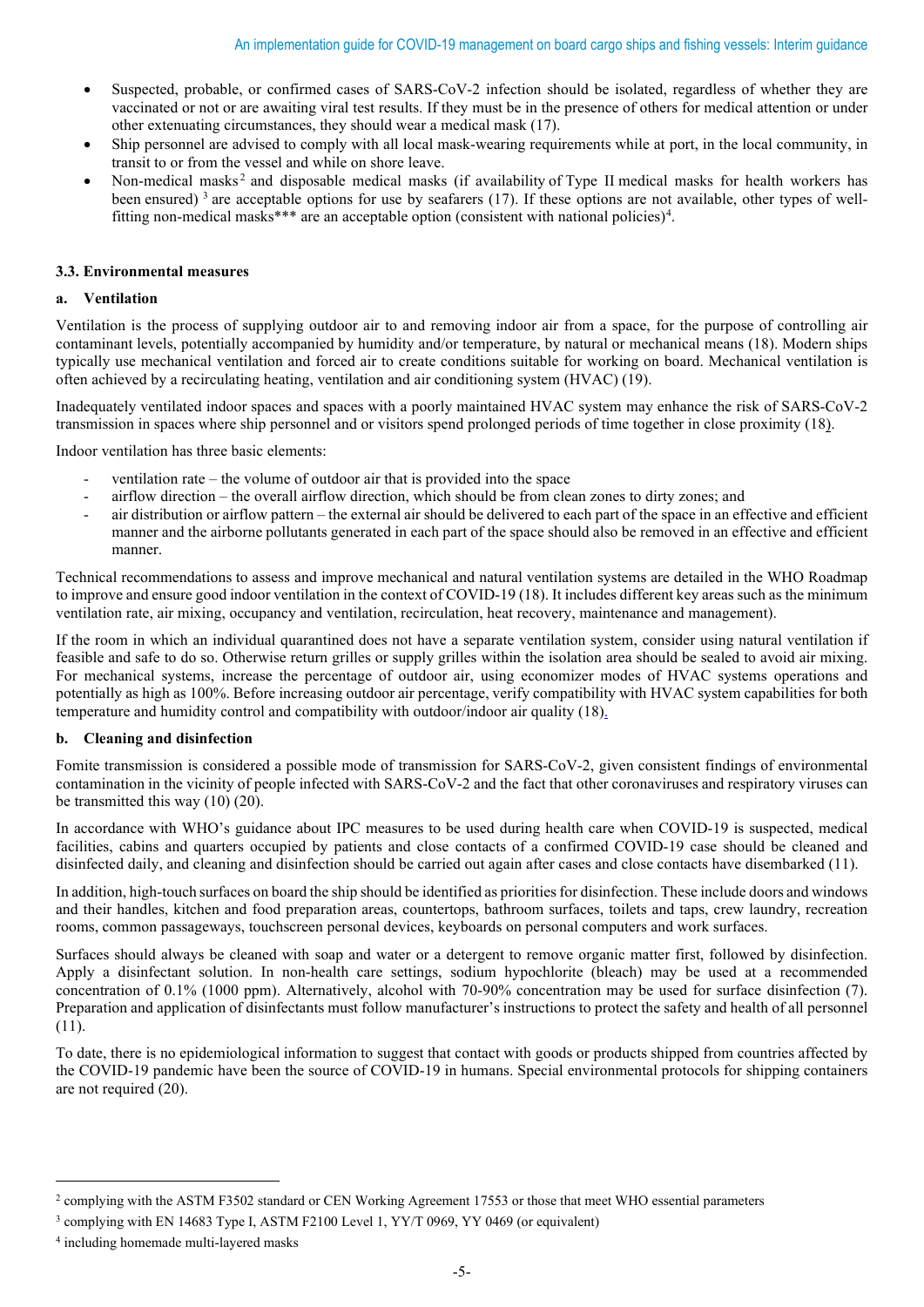# **3.4. Managing suspected COVID-19 cases and their contacts**

Many shipping and fishing companies now have a high-level plan for addressing COVID-19. The first step for the crew member designated to take charge of medical care on board the ship is to determine whether a situation may be serious and necessitate reaching out for immediate shoreside medical support and advice or whether it can wait until the ship reaches the next port of call. Depending on the jurisdiction, the master, skipper or crew member designated as being in charge of medical care on the ship is encouraged to ask for shoreside telemedical or radio medical assistance when triaging suspected cases and determining next steps.

COVID-19 testing with either nucleic acid amplification tests (NAATs) or antigen-detecting rapid diagnostic tests (Ag-RDTs) in most instances does not occur onboard the vessel, due to operational challenges associated with the procurement of tests as well as challenges in regards to the training of designated staff on how to collect samples, use test kits, read and interpret test results, and store kits. In these instances, arrangements must be made to establish agreements with shoreside facilities at the various ports of call to conduct NAATs or Ag-RDTs as required during a vessel's journey.

Nonetheless, in some situations testing during the journey may occur on board the vessel, provided that the vessel is able to procure Ag-RDTs, and train designated staff on how to collect the sample, use the test kits, read and interpret test results and store kits. Ag-RDTs should be used for crew meeting the case definition for COVID-19 and to test asymptomatic individuals at high risk of infection, including contacts. Ag-RDTs should be confirmed with NAATs ashore when possible (results in < 24 hours) or re-tested with Ag-RDT if not. WHO recommends that SARS-CoV-2 Ag-RDTs meet or exceed the minimum performance requirements of  $\geq$ 80% sensitivity and  $\geq$ 97% specificity be used (21).

# **a. Managing suspected, probable and confirmed COVID-19 cases**

A precautionary approach should be employed by the ship or fishing vessel when managing a suspected, probable and confirmed COVID-19 case.

Fig. 1 summarizes a pathway for identifying and managing a suspected, probable or confirmed case of COVID-19 on board a ship (7).

# **Fig. 1. Pathway for identifying and managing a suspected, probable or confirmed case of COVID-19 on board a ship**

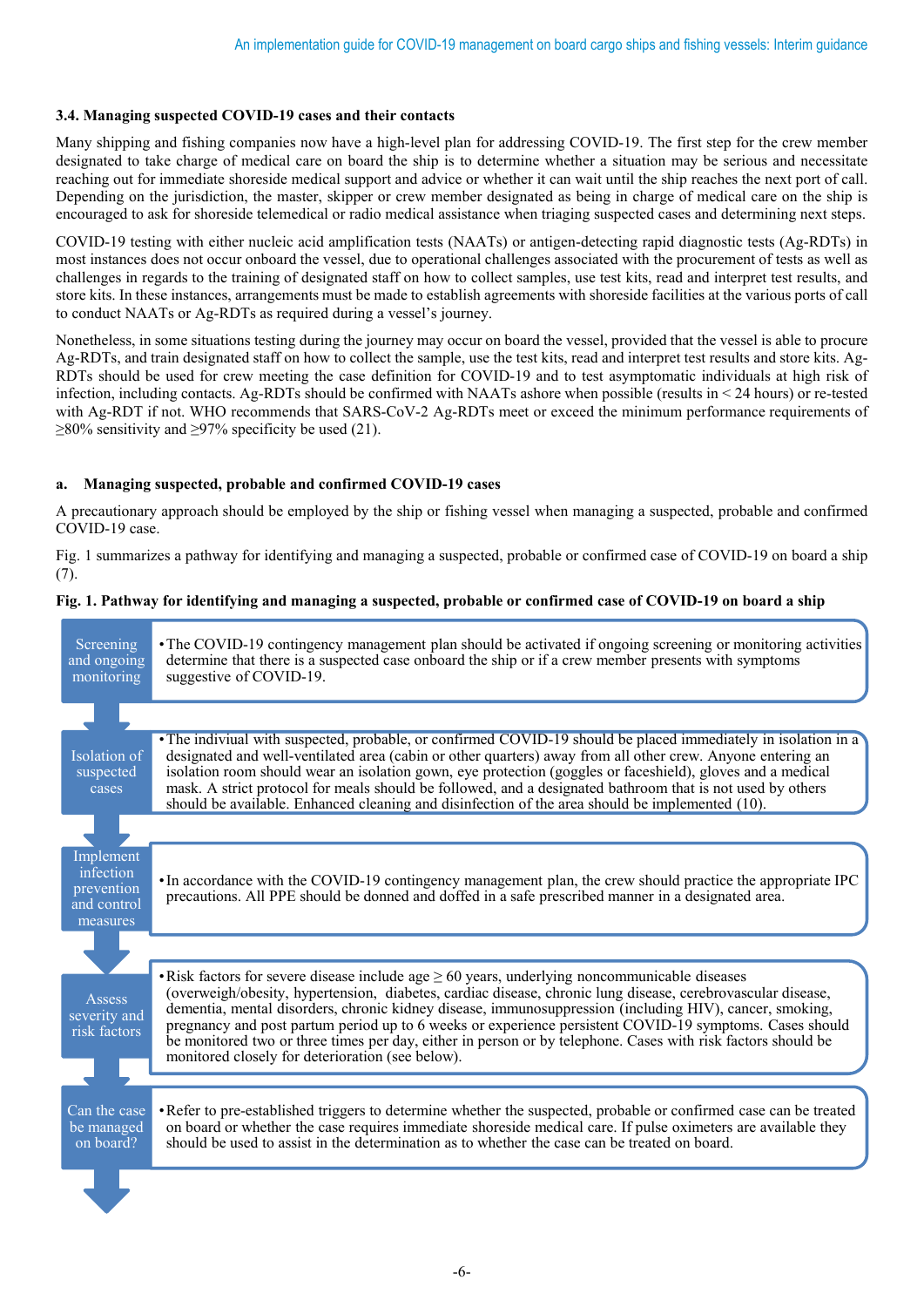# **b. Triggers for further treatment**

The decision about whether to monitor a patient on board the ship or to transfer them immediately to a shoreside medical facility for further treatment should be made on a case-by-case basis. This decision will depend on the clinical presentation, requirement for supportive care, risk factors and conditions on the ship.

Use pre-established triggers to decide when to contact TMAS and determine whether the suspected case can be treated on board or if the case requires immediate shoreside medical care.

Sign of worsening such as difficulty breathing (at rest or while speaking), confusion or altered mental status, loss of speech or mobility or the appearance of any emergency signs: obstructed or absent breathing, severe respiratory distress, cyanosis, shock, coma or convulsions . air; should trigger a call to TMAS and transfer to a shoreside medical facility. In any case of doubt, TMAS should be contacted.

.

During the disembarkation of suspected cases, efforts should be made to minimize the exposure of other persons and environmental surfaces. Suspected cases should be provided with a medical mask to reduce the chance of transmission. Staff involved in transporting the suspected case should follow strict IPC measures (including the use of medical masks, gowns, gloves and eye protection) (22).

# **c. Managing contacts of COVID-19 cases**

To avoid delays in implementing health measures, contact tracing and the management of contacts should occur as soon as a suspected, probable, or confirmed case has been identified.

WHO defines a contact as a person who has experienced any one of the following exposures during the two days before and the 14 days after the onset of symptoms of a probable or confirmed case (12):

- face-to-face contact with someone who has a confirmed or probable SARS-CoV-2 infection within 1 metre and for more than 15 minutes
- direct physical contact with someone with a confirmed or probable SARS-CoV-2 infection
- direct care for an individual with a confirmed or probable SARS-CoV-2 infection without using appropriate PPE
- other situations and conditions, as indicated by local risk assessments.

For all contacts of individuals with suspected, probable or confirmed SARS-CoV-2 infection, WHO continues to recommend quarantine in a designated facility or in a separate room for a duration of 14 days from the last contact with the confirmed or probable case to minimize risk of onward transmission. If local requirements allow a shorter period of quarantine, additional requirements, such as SARS-CoV-2 testing, may apply (8).

WHO advises that any adjustment in the quarantine period of contacts from 14 days balances the public health risks and benefits against its social and economic impact. Shortening the quarantine period will result in a larger proportion of contacts becoming infectious after leaving quarantine, but conversely may lead to greater compliance and result in a reduction of transmission. Testing throughout and/or at the end of a shortened quarantine can improve confidence that a contact leaving quarantine is not infected, particularly when the quarantine period is less than 14 days; but this relies on the availability and accuracy of tests and rapid turnaround of the test result before the end of the quarantine (8). It is unlikely that a cargo ship of fishing vessel would have the capacities to conduct onboard testing; therefore, the frequency and type of testing during the quarantine period would be reliant on the availability of testing capacities at each port of call and agreements between the shipping company and shoreside facilities to conduct COVID-19 testing.

Health authorities may consider that contacts who have recent (within past 3-6 months) SARS-CoV-2 infection or who have received full COVID-19 vaccination may be at lower risk of further infection and therefore may be exempt from quarantine (8).

Should crew members be quarantined onboard the ship those in quarantine should be adequately supported. This support includes:

- provision of food, water, and hygiene,
- access to communication,
- adequate ventilation,
- the implantation and maintenance of IPC measures, and
- ensuring the requirements for monitoring the health of quarantined persons can be met during quarantine period.

If quarantine in appropriate facilities is not possible for operational reasons, the seafarer should be assigned to tasks where they do not have close contact with other seafarers, if possible. If a contact develops any signs or symptoms, the contact should wear a medical mask and be treated as a suspected case.

# **d. Access to medical facilities**

Pursuant to Regulation 4.1, paragraph 3, of the Maritime Labour Convention (2006), States must ensure that seafarers on board ships in their territory who are in need of immediate medical care are given access to the State's medical facilities on shore (23). Pursuant to Article 29 of the Work in Fishing Convention, States shall adopt laws, regulations or other measures requiring that fishing boat personnel have the right to medical treatment ashore and the right to be taken ashore in a timely manner for treatment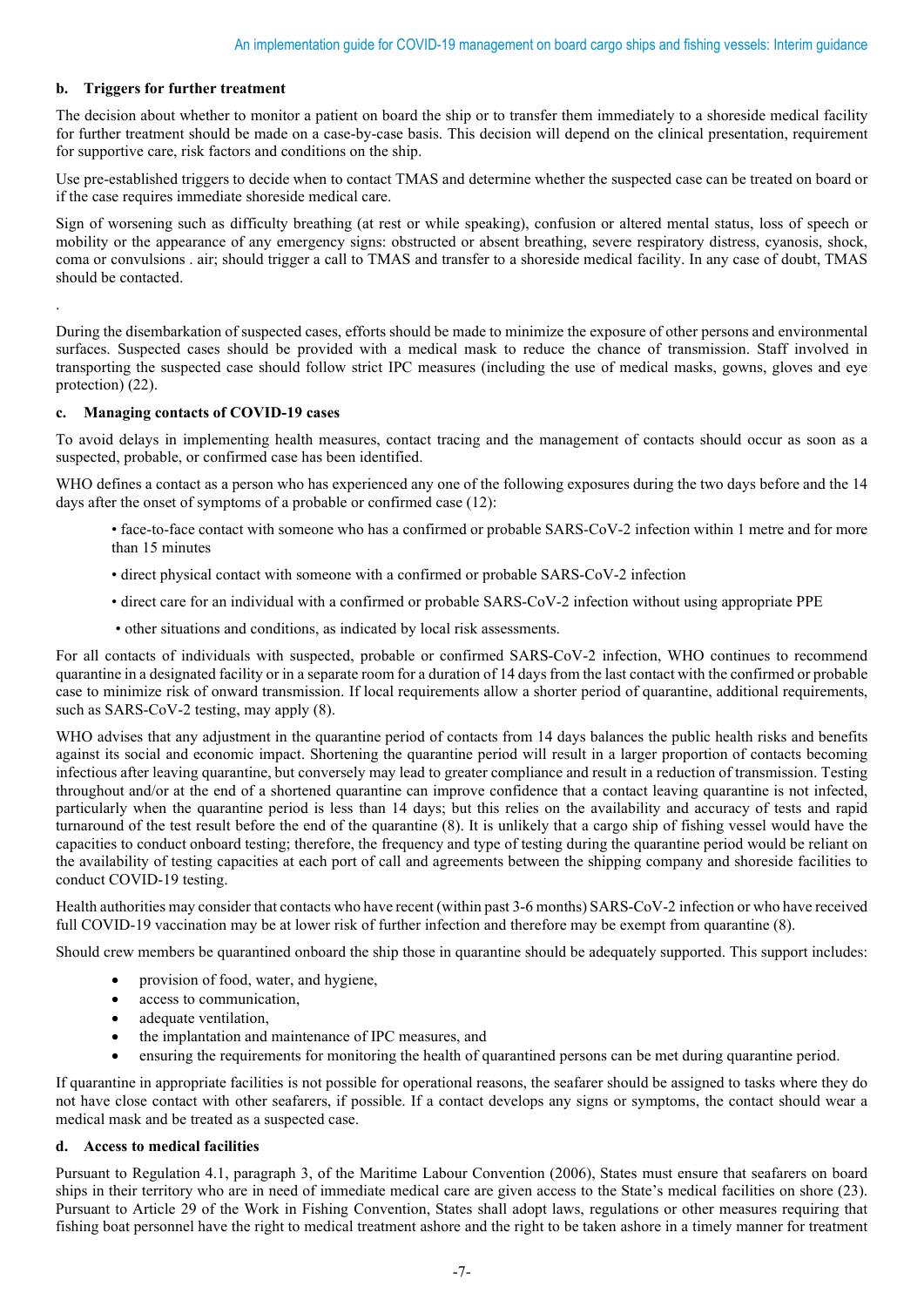in the event of serious injury or illness (2). As such, the exceptional measures adopted by some governments to contain the COVID-19 pandemic cannot be invoked as valid reasons for not complying with this international obligation.

Some States are failing to comply with international regulations and reducing or denying access to medical assistance to ship personnel for matters related and unrelated to COVID-19 (24). To address the possibility of non-compliance, ship owners or representatives should in advance of their arrival enter into agreements with the competent authorities at their ports of call as part of the ship's COVID-19 contingency management plan to ensure that ill ship personnel will be allowed to disembark and receive the required medical care as per the international regulations and conventions previously discussed.

It should be noted that Articles 19, 20 and Annex 1B of the IHR (2005) require each country to designate ports that will develop the capacity to provide medical assessment and treatment of ill travellers (25).

# **e. Obligations of operators**

In accordance with the IHR (2005), the master or skipper of the ship must immediately inform the competent health authority at the next port of call about any suspected, probable or confirmed case of COVID-19. Ships on international voyages must complete a Maritime Declaration of Health and send it to the competent authority, in accordance with local requirements at the port of call.

In addition, shipping and fishing vessel operators are advised to regularly monitor crew while in port to determine whether they develop any symptoms associated with COVID-19, and they should adhere to the reporting requirements of the local health authority and report any changes in the health of crew members.

# **3.5. Leaving the ship**

# **a. Public health measures for shoreside visits**

Whether shoreside visits can occur is contingent on several factors, including the requirements of the State, and the health status of crew members. Therefore, temporary restrictions on shore leave may be necessary under certain situations. Exceptions should be provided for when a crew member is disembarking as part of a crew changeover or to receive medical attention.

If shoreside visits are permitted, personnel are advised to follow the public health and social measures recommended by national authorities in the context of COVID-19 (26). The COVID-19 epidemiological situation will be different at each port of call. Consequently, the types of PPE needed, physical distancing measures and the availability of hand hygiene facilities will also vary. The master or skipper should be informed about the situation and measures required in each port of call. Information may be obtained by communicating with port health authorities using established communication channels. WHO's website provides information about the status of transmission worldwide a[t https://covid19.who.int/.](about:blank)

Additional measures to be taken during shoreside visits include proper food hygiene practices (27), including in live markets where transmission may occur from animals to humans [\(28\).](about:blank)

# **b. Public health measures throughout the journey, from home to ship and from ship to home**

Throughout the journey from home to ship and from ship to home, ship personnel will have interactions that may pose a risk for person-to-person transmission. They will be in close proximity to a large number of travellers, to transport staff at transport hubs when on board transport conveyances and at hotels. Moreover, ship personnel may need to use facilities that are used by the travelling public, such as sanitary facilities, elevators and restaurants. Ship personnel should continue to maintain at least a 1 metre distance from others, avoid crowded or poorly ventilated spaces, regardless of status of vaccination or past infection, wear wellfitted masks and practice respiratory etiquette and hand hygiene.

To mitigate risks throughout the journey, from home to ship and from ship to home, when possible, the shipowner should coordinate with the State authorities to implement protocols for transfers between the port and the accommodations where ship personnel will stay. General recommendations for crew while staying at onshore accommodations include:

- The crew must comply with relevant public health regulations and policies.
- Ideally, there should be one crew member per room, and the room must be sanitized prior to occupancy.
- The crew, taking account of the above, and insofar as is practicable, should regularly self-monitor for symptoms including fever.
- Crew members experiencing symptoms suggestive of COVID-19 during a layover or transit should:
	- report the symptoms to their employer and seek assistance from a medical doctor  $\geq$  cooperate with the assessment and any possible further monitoring for COV
	- cooperate with the assessment and any possible further monitoring for COVID-19 in accordance with the evaluation procedure implemented by the State (for example, having an assessment in the hotel room or in an isolation room within the hotel or at an alternative location).

# **3.6. Repatriation of ship personnel**

Repatriation of crew members, access to medical care and crew changes have been curtailed in many countries during the pandemic. In addition, severely ill ship personnel have been denied access to medical facilities because of border measures, with impacts to their mental and physical health (29).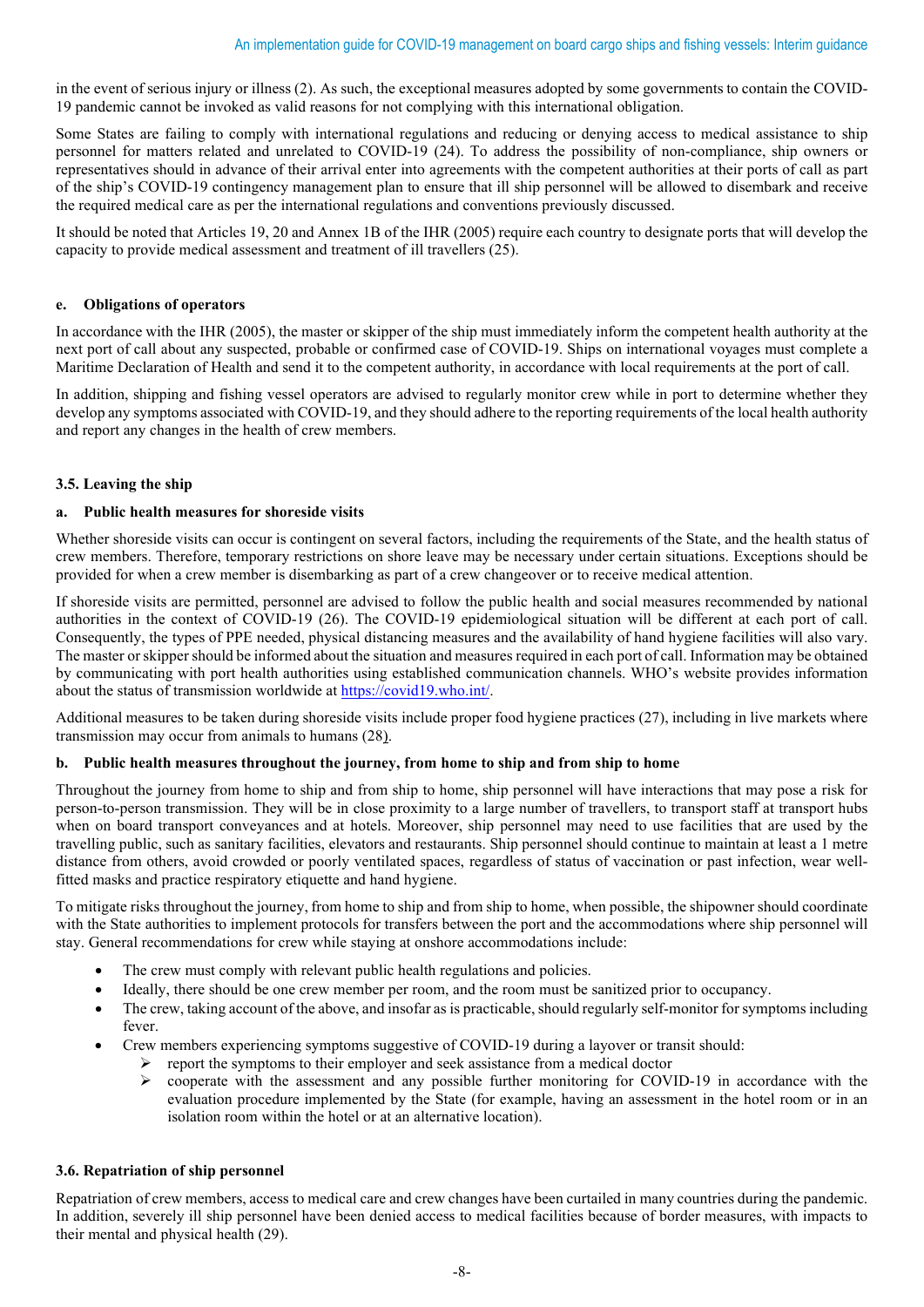WHO, IMO and ILO have released joint statements reminding port States that in accordance with the Maritime Labour Convention (2006) they must ensure that seafarers in need of medical attention are granted access to medical facilities ashore. The joint statements also address maritime challenges such as those associated with facilitating crew changes, access to vaccinations and issuance of ship sanitation certificates and medical certificates (30) (31). In addition, the ILO C.188 Work in Fishing Convention specifies internationally binding requirements addressing ship personnel access to medical services aboard and ashore (2).

# **3.7. Vaccination**

Despite the development of COVID-19 vaccines approved by WHO for emergency use listing (EUL) and the roll-out of vaccinations in most countries, ship personnel continue to face challenges gaining access to vaccination (32) (33). These include:

- the storage and transportation requirements of some vaccines, which make it difficult for most vessels and some ports to store them onboard
- the two-dose regime of most COVID-19 vaccines, which may impact the availability and timeliness of both doses as ship personnel travel from port to port
- limited information related to the safety and efficacy of mixing different types of vaccines in the two-dose regime
- limited vaccine supplies or challenges in the vaccine distribution and access in some regions
- lack of documentation such as vaccine certificates and complex registration processes
- prioritization of vaccines for the local population.

In the context of mobility and international travel, WHO recommends that Member States do not require proof of COVID-19 vaccination as the only pathway for entry to or exit from a country (4).

The WHO Strategic Advisory Group of Experts (SAGE) on Immunization has developed a roadmap for prioritizing the use of COVID-19 vaccines in the context of limited supply. The group has identified seafarers as a priority group in Stage II (where there is limited vaccine availability for 11-20% of the national population) (34). This roadmap specifies that governments need to prioritize seafarers, along with other essential workers, for vaccination as soon as possible to facilitate their safe movements across borders and avoid situations where seafarers are stranded at sea.

In countries where national deployment vaccination plans (NDVP) are being developed or updated, it is of paramount importance to obtain an accurate number of ship personnel and share it with policy-makers and partners involved in the NDVP development to facilitate vaccination of ship personnel. The key stakeholders and health facilities that provide COVID-19 vaccination services for ship personnel should be identified and assessed for readiness, vaccination capacity, policy and protocols. Ship operators should continue to strengthen their communications and collaboration with national health authorities.

It is important to note that most fully vaccinated people have some level of protection against SARS-CoV-2 infection and COVID-19 disease, and are less likely to infect someone else. However, vaccines do not confer 100% immunity, nor they prevent transmitting the virus to others, and breakthrough infections may occur.

# **3.8. Management of a dead body**

All measures taken when managing a dead body should respect the dignity of the dead as well as cultural and religious traditions (35).

Based on current knowledge, the likelihood of transmission when handling the remains of an individual who died of COVID-19 is low. Nonetheless, any person managing a dead body must adhere to strict IPC measures including hand hygiene, use of PPE and cleaning and disinfection (35).

# **3.9. Communication, including and risk communication**

Clear and timely communication between the ship, including the shipowner and its agents, and shore-based organizations intending to board the ship is essential. This is the only way to effectively identify issues and manage differences in requirements relating to mitigating the risk to all personnel.

If there are differences in expectations between ship and shore requirements, these differences should be resolved by all parties to their mutual satisfaction prior to the ship arriving in port. This process can be used to address risks effectively, possibly through the agreement and adoption of equivalent measures, and to ensure that misunderstandings, misplaced expectations and the associated frustration of the ship's crew and shore-based personnel are avoided (6).

It is critical to keep ship personnel informed about COVID-19 through risk communication. Recommended measures include the following:

- Display posters, videos and message boards to increase awareness of COVID-19 among crew and promote safe individual practices, including proper mask use. Engage with crew members to provide feedback on the preventive measures and their effectiveness (36).
- Provide information about prevailing regulations and local public health and social measures before shoreside visits.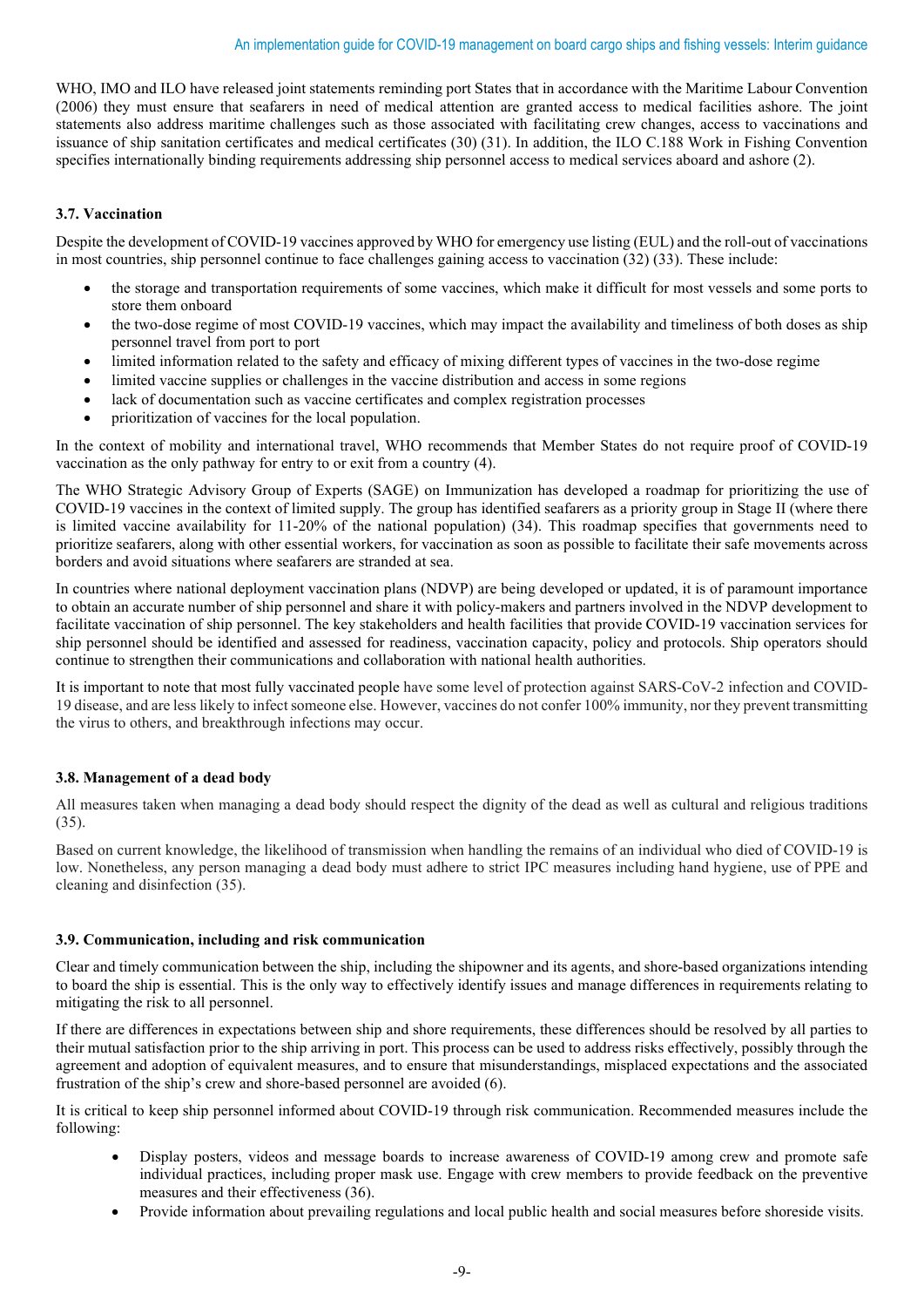• Ensure personnel are provided routinely with information about the risk of COVID-19, the importance of getting vaccinated when possible, getting information from reliable official sources, such as government agencies and WHO, and emphasizing the importance of counteracting rumours and misinformation.

# **3.10. Mental health**

Ship personnel may spend prolonged periods of time onboard, and this may lead to increased levels of stress, depression, isolation from their social support systems and other adverse mental health and psychosocial impacts (37). These adverse impacts have been compounded during the COVID-19 pandemic due to a global decrease in the availability of mental health services, uncertainty about country-specific health measures and certain States being non-compliant with international regulations on facilitating disembarkation of ship personnel.

Ship personnel are subject to unique stressors associated with the pandemic.

- Some may come from countries with serious COVID-19 outbreaks and may not be able to communicate with family for extended periods of time.
- Ship personnel may have to extend their contracts and stay on board longer than expected due to travel restrictions established by some governments.
- The vaccine the seafarer received may not be recognized by other countries on their itinerary.
- Shoreside medical facilities have in some instances denied support for ship personnel on matters related and unrelated to COVID-19, leading to stress due to uncertainty about when medical care will be available.
- Medical facilities' supplies and trained personnel on board ships may be limited.
- There may be difficulties in procuring supplies for restocking in some ports.
- The social stigma associated with COVID-19 and the labelling of certain population and ethnic groups may cause additional stress.
- Shore leave is critical for maintaining mental health. During the pandemic, ship personnel have had to manage disappointment and stresses arising from lack of shore leave.
- Some ship personnel may experience financial stress because they are unable to board a ship and receive their wages during crew changes because of the health measures in place.
- Ship personnel often come from different countries and may have cultural or language differences that limit opportunities for providing or receiving support during times of stress (38).

In the absence of face-to-face mental health services, the use of remotely delivered mental health and psychosocial support services – such as through telephone helplines or video resources, or digitally accessed services, including self-help – should be promoted alongside risk communication messaging about mental health. Several telemedicine, email and other support services are available in many different languages that are implemented or delivered by ship personnel's trade unions or other organizations. Resources for self-help should be made available and accessible on the ship.

WHO has developed a series of messages and other guidance that can be used to support mental health and psychosocial well-being. This guidance on mental health and psychosocial considerations includes information about (38):

- useful versus unhelpful coping strategies
- how to build awareness of and ensure access to mental health and psychosocial support systems
- the need for effective communication and to provide accurate information
- how to stay connected with and maintain social networks
- how to engage in basic self-care (health promotion) activities
- how to seek periodic information updates from health professionals and the WHO website and avoid gossip and rumours.

The following tools are examples of industry guidance that focuses on mental health and psychosocial support, identifying risks and providing information and strategies on how to maintain a healthy mental state and cope with stressors.

- The International Seafarers' Welfare and Assistance Network has developed training materials that can be accessed online (39). These resources provide a broad overview of the mental and psychosocial risks associated with being a seafarer and detail tools that can be employed to assist in recognizing and managing these risks.
- The International Chamber of Shipping has developed guidance that addresses the handling of a mental health crisis in seafarers (40).

It is important to ensure that tools for addressing mental health and the psychosocial aspects of well-being are available as part of an essential orientation for all staff on the ship, and it is also important to ensure that all staff have access to confidential mental health and psychosocial support services, including through remote services, as needed. Mental health is an integral part of health and, therefore, standard health care services available to ship personnel and protected by shipowners should include mental health services.

#### **3.11. Digital tools and mobile applications**

Several Member States and international organizations have developed a wide range of mobile applications, some of which can provide real-time information about COVID-19 and allow crew members to stay up to date with the most recent regional and global developments. Other digital tools allow for recording proof of COVID-19 vaccination or laboratory diagnosis of previous infection.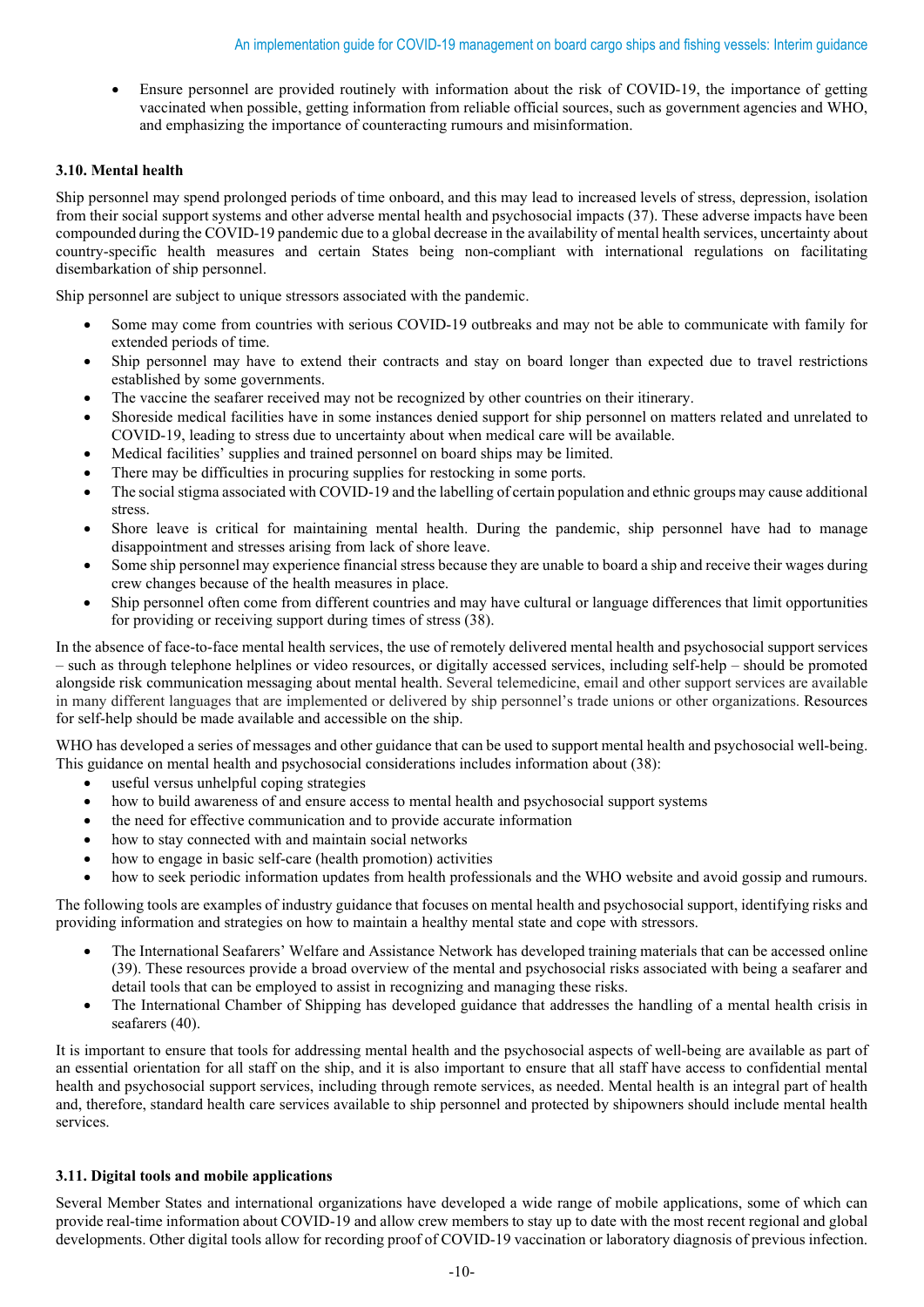Ship operators and personnel are encouraged to keep informed of the digital tools that are being used in countries along a journey. This can be achieved by visiting official government websites or having the ship's representatives contact national authorities directly in advance of the ship's arrival. Self-assessment and self-monitoring applications are available to assist medical staff and crew members in diagnosing and managing cases and contacts.

It is important to note, however, that these digital tools have limitations including incomplete evidence on their efficacy; the possibility that privacy, security or breaches may occur; the potential for the further marginalization of disadvantaged groups; and potentially large development, management, and maintenance costs of the application.

For ship personnel, as for all other people, digital tools and mobile applications should not be viewed as stand-alone solutions to public health measures but rather incorporated into an overall strategy to mitigate and respond to the COVID-19 pandemic (41).

# 4. Other relevant international regulations and guidance

# **4.1. International Health Regulations (2005)**

The purpose of the IHR (2005) is "to prevent, protect against, control and provide a public health response to the international spread of disease in ways that are commensurate with and restricted to public health risks, and which avoid unnecessary interference with international traffic and trade" [\(25\).](about:blank)

# **4.2. The Maritime Labour Convention (2006)**

The Maritime Labour Convention (2006) is an international agreement established by the ILO that enshrines a seafarer's rights with respect to conditions of work (23). The Convention has now been ratified by 97 ILO member States representing more than 91 % of the world merchant shipping fleet. Public health recommendations found in this guidance document respect the provisions of the five Titles of the Maritime Labour Convention (2006).

The rights set out in the Convention must be taken into account when port health authorities seek to control and mitigate the effects of the pandemic, including by ensuring that seafarers have proper PPE; access to medical care while ashore; and are, more generally, protected in matters of safety, health and medical care, including having access to mental health care (42).

# **4.3. International Safety Management Code**

In accordance with the IMO's International Safety Management Code and other applicable regulatory instruments, shipping companies are required to assess all identified risks to their ships and personnel and establish appropriate safeguards, as are normally documented in their safety management systems (43).

The IMO's main task is to develop and maintain a comprehensive regulatory framework for shipping, which includes addressing safety, environmental concerns, legal matters, technical cooperation, maritime security and the efficiency of shipping. The following guidance document references several IMO publications about COVID-19, including specific letters that address maritime activities and ways to perform them safely in light of the risks presented by COVID-19: [http://www.imo.org/en/MediaCentre/HotTopics/Pages/Coronavirus.aspx.](about:blank)

# **4.4. Work in Fishing Convention, 2007 (No. 188)**

The Work in Fishing Convention is an international agreement established by the ILO that has the objective of ensuring that personnel have decent conditions of work on board fishing vessels with regard to minimum requirements for work on board; conditions of service; accommodation and food; occupational safety and health protection; medical care and social security. The Convention has been ratified by 18 member States, including several with important fishing fleets.

The rights set out in the Convention must be taken into account when port health authorities seek to control and mitigate the effects of the pandemic, including availability of proper PPE, access to medical care ashore and protection in matters of safety, health and medical care (2).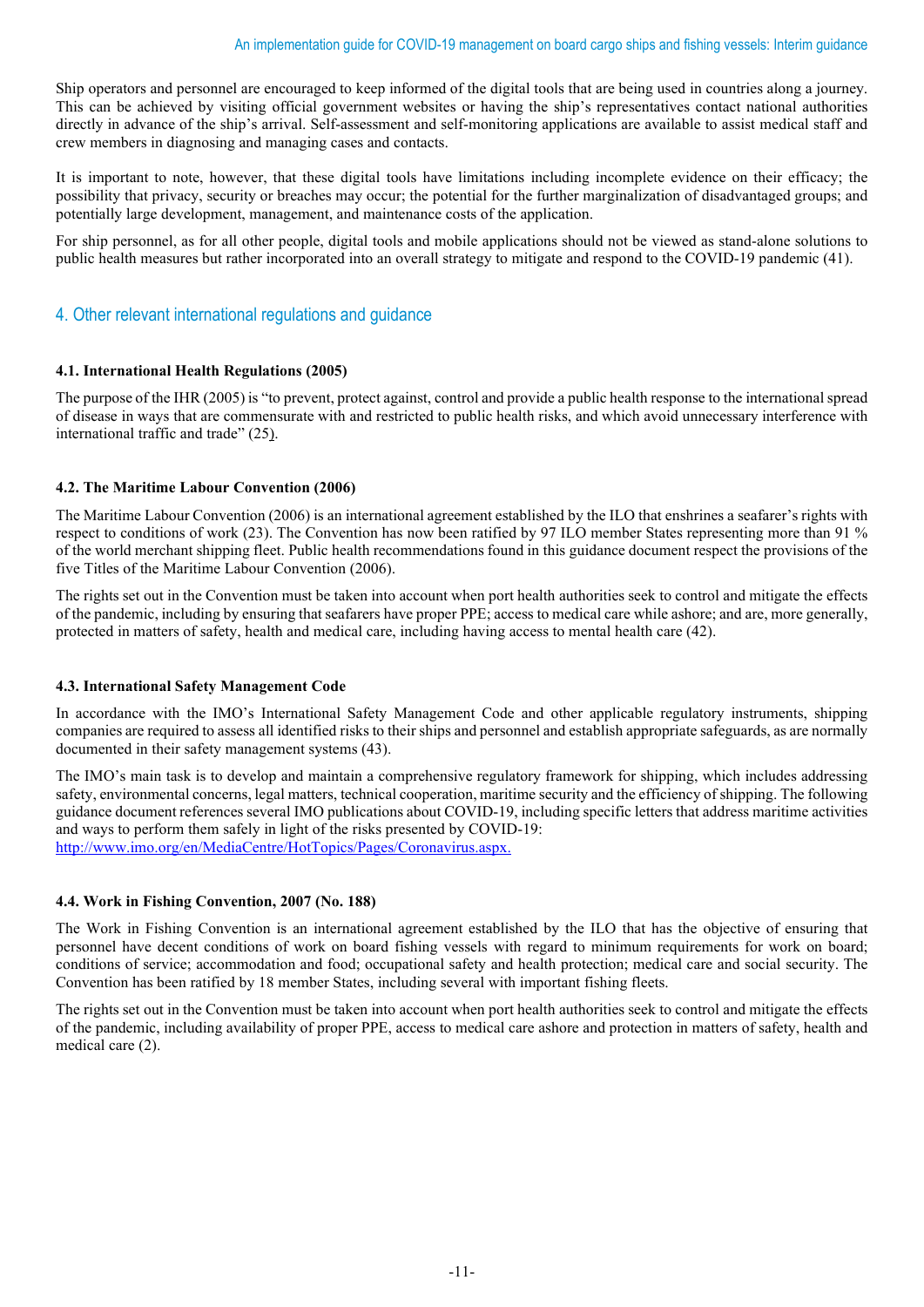# References

- 1. Covid-19 and maritime shipping and fishing: briefing note, 15 May 2020. Geneva: International Labour Organization; 2020 [\(https://www.ilo.org/sector/Resources/publications/WCMS\\_742026/lang--en/index.htm,](about:blank) accessed 24 July 2020).
- 2. C188 work in fishing convention, 2007 (No. 188). Geneva: International Labour Organization; 2007 (https://www.ilo.org/dyn/normlex/en/f?p=NORMLEXPUB:12100:0::NO::P12100\_ILO\_CODE:C188, accessed 13 December 2021).
- 3. International Convention for the Safety of Life at Sea. United Nations: 1980 (https://treaties.un.org/doc/publication/unts/volume%201184/volume-1184-i-18961-english.pdf, accessed 13 December 2021).
- 4. Technical considerations for implementing a risk-based approach to international travel in the context of COVID-19: interim guidance, 2 July 2021. Geneva: World Health Organization; 2021 (https://apps.who.int/iris/handle/10665/342212, accessed 13 December 2021).
- 5. Promoting public health measures in response to COVID-19 on cargo ship and fishing vessels: interim guidance, 25 August 2020. Geneva: World Health Organization; 2020 (https://apps.who.int/iris/handle/10665/333978, accessed 13 December 2021).
- 6. Mouchtouri B, Dirksen-Fischer M, Dionisio M, Dávila-Cornejo M, Kairiene B, Otorepec P, et al. EU HEALTHY GATEWAYS Advice for restarting cruise ship operations after lifting restrictive measures in response to the COVID-19 pandemic. April 2021. EU HEALTHY GATEWAYS joint action (Grant agreement Number – 801493); available at: [https://www.healthygateways.eu/](about:blank)
- 7. COVID-19 clinical management: living guidance, 25 January 2021. Geneva: World Health Organization; 2021 (https://apps.who.int/iris/handle/10665/338882, accessed 13 December 2021).
- 8. Considerations for quarantine of contacts of COVID-19 cases: interim guidance, 25 June 2021. Geneva: World Health Organization; 2021 (https://apps.who.int/iris/handle/10665/342004, accessed 13 December 2021).
- 9. Home care for patients with suspected or confirmed COVID-19 and mangement of their contacts: interim guidance, 12 August 2020. Geneva: World Health Organization; 2020 (https://apps.who.int/iris/handle/10665/333782, accessed 13 December 2021).
- 10. Cleaning and disinfection of environmental surfaces in the context of COVID-19: interim guidance, 15 May 2020. Geneva: World Health Organization; 2020 (https://apps.who.int/iris/handle/10665/332096, accessed 13 December 2021).
- 11. Infection prevention and control during healthcare when coronavirus disease (COVID-19) is suspected or confirmed: interim guidance, 12 July 2021. Geneva: World Health Organization; 2021 (https://apps.who.int/iris/handle/10665/342620, accessed 13 December 2021).
- 12. WHO COVID-19 case definitions: updated in public health surveillance for COVID-19, published 16 December 2020. Geneva: World Health Organization; 2020 (https://apps.who.int/iris/handle/10665/337834, accessed 13 December 2021).
- 13. Transmission of SARS-CoV-2: implications for infection prevention precautions: scientific brief, 09 July 2020. Geneva: World Health Organization; 2020 (https://apps.who.int/iris/handle/10665/333114, accessed 13 December 2021).
- 14. Coronavirus (COVID-19) guidance for ensuring a safe shipboard interface between ship and shore-based personnel, 11 May 2020. London: International Chamber of Shipping; 2020 [\(https://www.ics-shipping.org/publication/coronavirus-covid-19](about:blank) [guidelines-for-ensuring-a-safe-shipboard-interface-between-ship-and-shore-based-personnel/,](about:blank) accessed 13 December 2021).
- 15. COVID-19 diagnostic testing in the context of international travel: scientific brief, 16 December 2020. Geneva: World Health Organization; 2020. (https://apps.who.int/iris/handle/10665/337832, accessed 13 December 2021).
- 16. Public health surveillance for COVID-19: interim guidance, 7 August 2020. Geneva: World Health Organization; 2020 (https://apps.who.int/iris/handle/10665/333752, accessed 13 December 2021).
- 17. Mask use in the context of COVID-19: interim guidance, 1 December 2020. Geneva: World Health Organization; 2020 (https://apps.who.int/iris/handle/10665/337199, accessed 13 December 2021).
- 18. Roadmap to improve and ensure good indoor air quality in the context of COVID-19. Geneva: World Health Organization: 2021 ( https://apps.who.int/iris/handle/10665/339857, accessed 13 December 2021).
- 19. International medical guide for ships: including the ship's medicine chest,  $3^{rd}$  ed. Geneva: World Health Organization; 2007 (https://apps.who.int/iris/handle/10665/43814, accessed 13 December 2021).
- 20. Transmission of SARS-CoV-2: implications for infection prevention precautions: scientific brief, 9 July 2020. Geneva: World Health Organization; 2020 (https://apps.who.int/iris/handle/10665/333114, accessed 13 December 2021).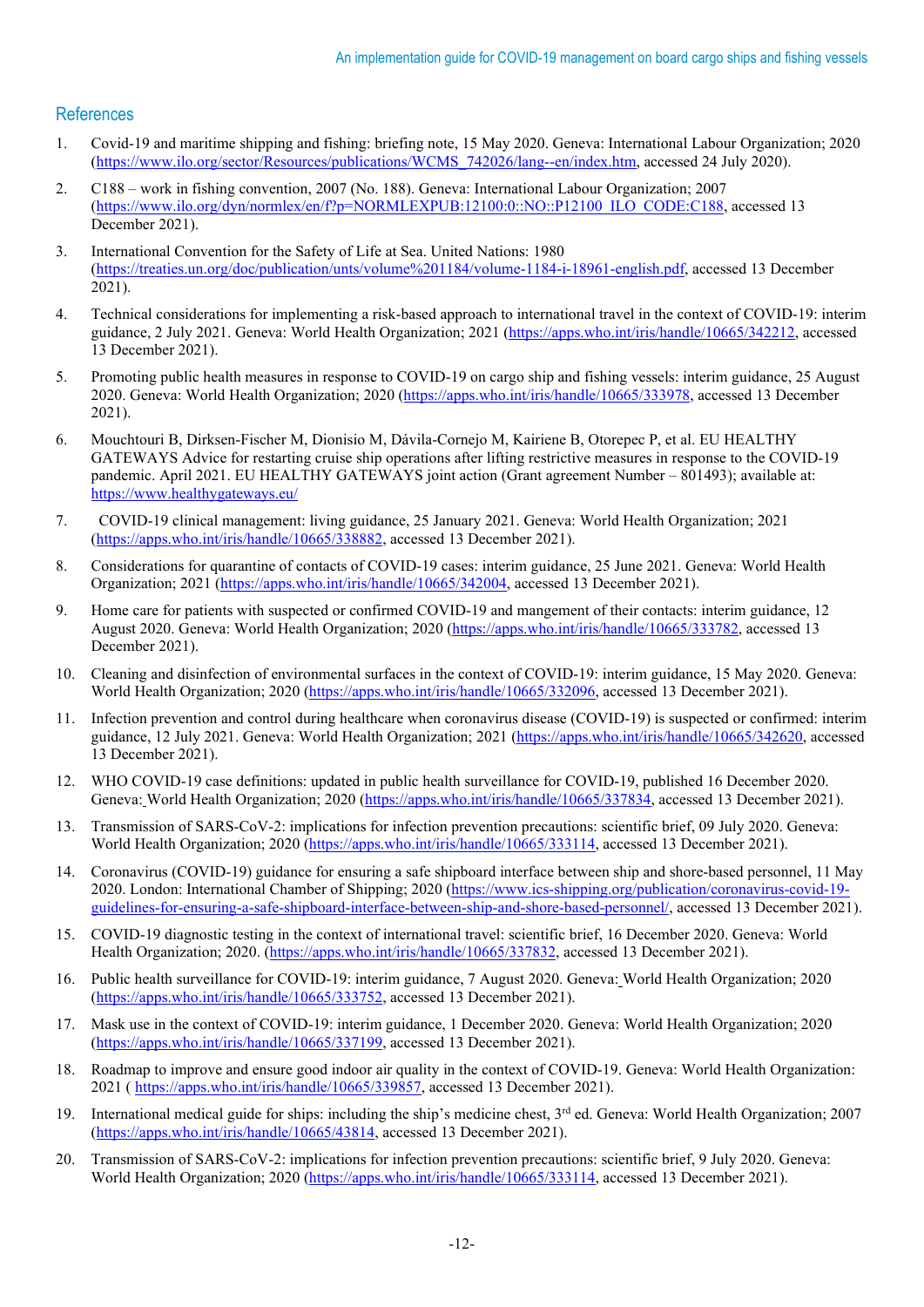- 21. Antigen-detection in the diagnosis of SARS-CoV-2 infection: interim guidance, 6 October 2021. Geneva: World Health Organization; 2021 (https://apps.who.int/iris/handle/10665/345948, accessed 13 December 2021).
- 22. Rationale use of personal protective equipment for coronavirus disease. Geneva: World Health Organization; 2020 [\(https://apps.who.int/iris/handle/10665/331215,](https://apps.who.int/iris/handle/10665/331215) accessed 21 December 2021)
- 23. International Labour Organization. Maritime Labour Convention, 2006 [\(https://www.ilo.org/global/standards/maritime](about:blank)[labour-convention/lang--en/index.htm,](about:blank) accessed 24 July 2020).
- 24. International Chamber of Shipping. Global shipping body addresses the concerns of seafarers during the COVID-19 pandemic (https://www.ics-shipping.org/press-release/global-shipping-body-addresses-the-health-concerns-of-seafarersduring-the-covid-19-pandemic/, accessed 13 December 2021).
- 25. International Health Regulations (2005), 3<sup>rd</sup> ed. Geneva: World Health Organization; 2016 (https://apps.who.int/iris/handle/10665/246107, accessed 13 December 2021).
- 26. Overview of public health and social measures in the context of COVID-19: interim guidance, 18 May 2020. Geneva: World Health Organization; 2020 (https://apps.who.int/iris/handle/10665/332115, accessed 13 December 2021).
- 27. Five keys to safer food manual. Geneva: World Health Organization; 2006 (https://apps.who.int/iris/handle/10665/43546, accessed 13 December 2021).
- 28. WHO recommendations to reduce risk of transmission of emerging pathogens from animals to humans in live animal markets, 27 January 2020. Geneva: World Health Organization; 2020 (https://apps.who.int/iris/handle/10665/332216, accessed 13 December 2021).
- 29. International Maritime Organization. IMO endorses guidance on ensuring seafarers' access to medical care onshore. (https://www.imo.org/en/MediaCentre/PressBriefings/Pages/21-medical-care-seafarers.aspx, accessed 13 December 2021).
- 30. World Health Organization. Joint statement on the prioritization of COVID-19 vaccinations for seafarers and aircrew (https://www.who.int/docs/default-source/coronaviruse/joint-statement-on-prioritization-of-covid-19-vaccination-forseafarers-and-aircrew-25-march.pdf?sfvrsn=d94d8139\_29, accessed 13 December 2021).
- 31. World Health Organization, International Maritime Organization and International Labour Organization. A joint statement on medical certificates of seafarers ship sanitation certificates and medical care of seafarers in the context of the covid-19 pandemic. (https://www.who.int/news/item/22-04-2020-a-joint-statement-on-medical-certificates-of-seafarers-shipsanitation-certificates-and-medical-care-of-seafarers-in-the-context-of-the-covid-19-pandemic, accessed 13 December 2021).
- 32. Covid-19 immunization in refugees and migrants: principles and key considerations: interim guidance, 31 August 2021. Geneva: World Health Organization; 2021 (https://apps.who.int/iris/handle/10665/344793, accessed 13 December 2021).
- 33. World Health Organization. List of Stringent Regulatory Authorities (SRAs) (https://www.who.int/initiatives/who-listedauthority-reg-authorities/SRAs, accessed 13 December 2021).
- 34. WHO SAGE roadmap for prioritizing the use of COVID-19 vaccines in the context of limited supply: an approach to inform planning and subsequent recommendations based upon epidemiologic setting and vaccine supply scenarios, first issued 20 October 2020, latest update 16 July 201. Geneva: World Health Organization; 2021 (https://apps.who.int/iris/handle/10665/342917, accessed 13 December 2021).
- 35. Infection prevention and control for the safe management of a dead body in the context of COVID-19: interim guidance, 4 September 2020. Geneva: World Health Organization; 2021 (https://apps.who.int/iris/handle/10665/334156, accessed 13 December 2021).
- 36. Getting Vaccinated is a Safer Way for You to Develop Immunity against COVID-19 than Getting Infected and Sick, October 20, 2021. Geneva: World Health Organization; 2021 (https://www.who.int/images/default-source/healthtopics/coronavirus/vaccine-facts/vaccination\_facts\_all\_horiz-en\_20\_10\_4.jpg?sfvrsn=11d3330d\_5, accessed 13 December 2021).
- 37. Suicide prevention. Geneva: World Health Organization; 2020 [\(https://www.who.int/health-topics/suicide#tab=tab\\_1,](about:blank#tab=tab_1) accessed 13 December 2021).
- 38. Mental health and psychosocial considerations during the COVID-19 outbreak, 18 March 2020. Geneva: World Health Organization; 2020 (https://apps.who.int/iris/handle/10665/331490, accessed 13 December 2021).
- 39. Mental health awareness training for the maritime industry [website]. Croydon, England: International Seafarers' Welfare and Assistance Network; [\(https://www.seafarerswelfare.org/our-work/mental-health-awareness-training-for-the-maritime](about:blank)[industry,](about:blank) accessed 13 December 2021).